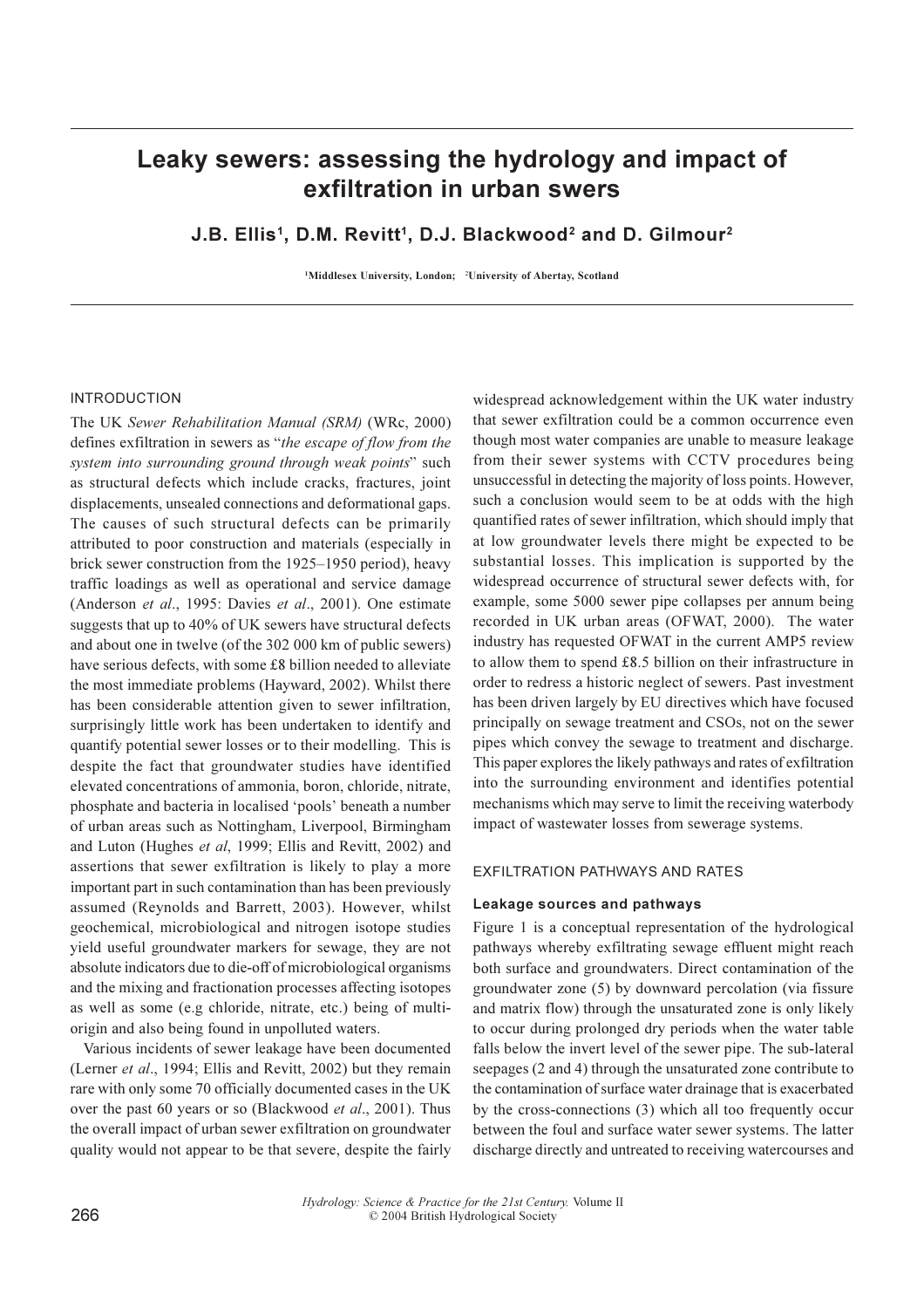

Fig. 1 Hydrological pathways of sewer exfiltration

present major sources of urban runoff pollution (Ellis, 1991).

A principal source and pathway of sewer exfiltration may well be related to leakage from house connections (1) especially at the junction point with the main sewer line and because such connections are generally above the groundwater level for much of the time.

#### **Field evidence**

Studies undertaken within the context of an EU 5<sup>th</sup> Framework project (APUSS) have noted, for a small 0.25 ha housing development in the Troja district of Prague, an average exfiltration loss of 0.23  $1 s^{-1}$ ; expressed in terms of unit pipe length this is equivalent to  $3.5 \times 10^{-3}$  l s<sup>-1</sup> per metre and represents some 75% of the connecting pipe hydraulic capacity (Kohout et al., 2003). Such high exfiltration rates may not be typical of the large majority of house connections in the UK, but anecdotal evidence in the UK water industry would suggest that such sources can provide substantial leakages to the surrounding soil and groundwater environment, particularly via defects at the junction between the house connection pipe and the main sewer (Figure 1). There is some discussion within the water industry at the present time of the possibility of designating the length of house connection beyond the immediate property boundary to the main sewer as a '*public lateral drain'*. This length would become the responsibility of the water company and have a terminal manhole. However, such re-designation would add some further 6% of pipes (an extra 18 000 km or so) to the current public sewer network and would also require appropriate legislation. When house connection leakage is combined with loss from the main sewer lines, such combined sources— especially during high flow periods - can lead to out-of-sewer flooding. For sewers located within Groundwater Protection Zone 1 areas, this could lead to contamination by List I and II substances and potentially prejudice water supply boreholes. Reported internal sewer flooding incidents in the UK public sewer system increased from 5000 to 5300 in 2001–2002 (at an annual cost of about £177M) with Severn Trent Water, for example, experiencing 600 sewer ruptures or rising main bursts. 16.4% (5175) of all pollution incidents in 2002 within England and Wales were caused by sewerage compared with 14.1% in the previous year, despite a total expenditure during the year of £1.7 billion on sewerage maintenance  $(0.2%$  of total asset value per annum with a gross replacement cost of £104 billion).

UK water authorities have recognised that sewerage exfiltration can be a factor in basement flooding as illustrated in Figure 2 which is based on the OFWAT Flooding from Sewers DG5 sewer replacement indicator. Typically, 55–60% of sewage flooding of properties is attributable to 'other causes' of which only some 2–3% might be attributed to exfiltration.

However, some UK water authorities such as Yorkshire Water suffer inordinately from such 'other cause' property flooding (Figure 3), of which a substantial proportion are associated with pre-1936 housing and can be related to leakage via structural defects as determined by dye tracer studies and sewer surcharging tests. Environment Agency (2000) guidance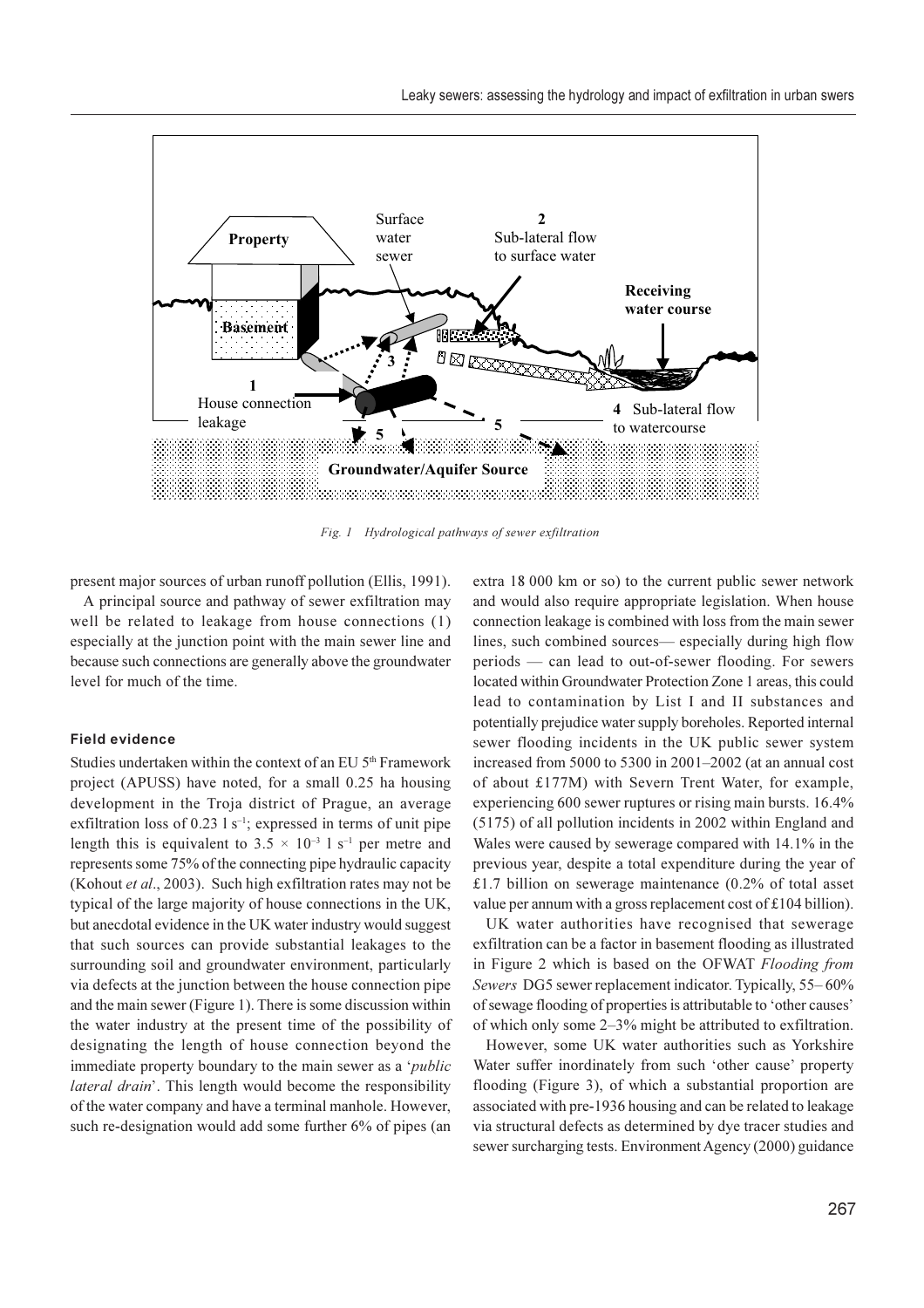

Fig. 2 Causes of basement flooding



Fig. 3 Properties flooded (per 100,000) by "other causes"

suggests that there should be a minimum travel distance of 50 m within the Inner Groundwater Protection Zone 1 between a contamination point (such as an exfiltrating sewer) and the receptor waterbody, although the CIRIA 1995 report notes that the majority of recorded groundwater pollution incidents were within a distance of 100 m from sewer to the affected receptor (Anderson et al., 1996). Clearly, sewers of brick and clay construction with rigid joints dating from the 1925–1950 period (SRM internal condition grade 5, 4 or 3), located in vulnerable groundwater zones, subject to high traffic loads and within 100 m of a receptor body present the highest pollution risk.

A survey of 180 km of sewers in the Southern Water area showed that 56% of the joints were faulty (TRRL, 1989) and the CIRIA 1995 report estimated sewer exfiltration at 3% of total average annual flow within the Thames Water region, which would be equivalent to about  $300,000$  m<sup>3</sup> day<sup>-1</sup>  $(109.5M \text{ m}^3 \text{ year}^{-1})$ . Based on the water balance determinations and a 10 mm per annum recharge rate provided by Yang et al (1999) for the Nottingham aquifer, estimates based on equivalent rainfall volume suggest that about 1% to 2% of average sewer flow is lost through exfiltration.

German studies (Ullmann, 1994) have noted exfiltration rates of 0.0013-0.009  $1 s^{-1}$  for half-filled pipes, increasing to  $0.04$  l s<sup>-1</sup> at full bore flows in main trunk sewer lines and being equivalent to some  $1.2 \times 10^{-5}$  l s<sup>-1</sup> per linear metre of sewer (Hoffman and Lerner, 1992) This would yield overall leakage rates of between 5–20% for gravity sewers above the water table. The lower 5% loss figure is quoted as an average by Gruenfeld (2000) for various US studies, with noted field exfiltration rates varying between 1.39  $\times$  10<sup>-3</sup> to 3.9  $\times$  $10^{-3}$  l s<sup>-1</sup> per linear metre sewer length. Much higher leakage rates for German sewers have been reported by Decker and Risse (1993). Their studies of a 300 mm diameter Aachen sewer showed exfiltration rates ranging between 0 to  $0.056$  l s<sup>-1</sup> under full bore flow and increasing to 0.083 l s<sup>-1</sup> for surcharged conditions. The highest exfiltration rates occurred via longitudinal cracks in the pipe invert and arch springer line. They noted a general linear trend of exfiltration rate with flow head. Utilising a field tracer technique developed within the EU 5<sup>th</sup> Framework APUSS project (Rieckermann and Gujer, 2002), exfiltration rates of between 0-13% have been recorded in two east German cities although there are statistical uncertainties associated with the methodology, mainly due to background disturbance of the NaCl dosing procedure (Rutsch et al., 2003). Parallel APUSS tracer studies conducted in Rome within a 13-year old concrete sewer set in a normally dry coarse gravel backfill, demonstrated an exfiltration range varying between 0.24– 2.96% for two test reaches (Giulianelli et al., 2003), although again considerable uncertainty was associated with the results.

However, such average percentage exfiltration rates for observed flow volumes as given above must be treated with some caution as in addition to variability in sewer age, diameter, depth, condition and surrounding soil permeability, exfiltration patterns from specific defects are unlikely to be constant over time. Actual exfiltration rates depend on the balance between the geometry and size of the defect with the properties of the enveloping soil and this balance will change considerably with flow pressure head and soil wetness conditions. Given constant soil moisture and constant pressure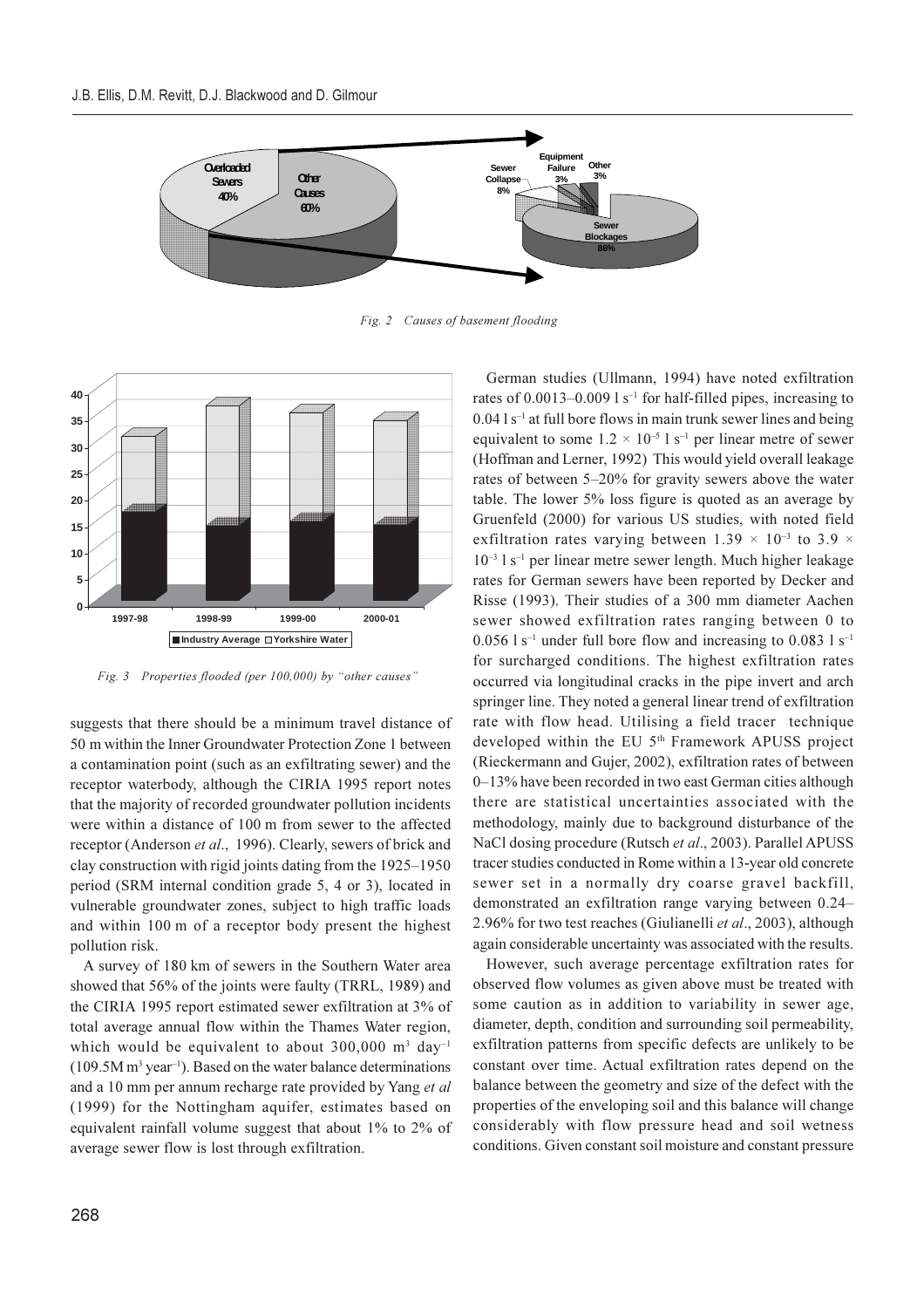head, an extensive and stabilised exfiltration flowpath might be expected to develop which would be most likely to occur following the establishment of prolonged dry weather conditions. Interruptions to this balance due to intensive rainfall events and rapidly changing discharge or to operational failure (e.g. damage resulting from pressure testing, high pressure jetting, deformational collapse, etc.), can cause large increases in exfiltration until a new balanced state is reached.

It is clear that the exfiltration rates derived from these various field studies show considerable variation, but the body of available evidence reviewed above would suggest that average exfiltration rates of between  $3-5\%$  (and in the order of  $10^{-3}$ –  $10^{-5}$  l s<sup>-1</sup>) may potentially be expected in pre-1960 sewer pipes. Based on 100 defects per kilometre sewer run, this would yield overall annual average leakage rates ranging between 32- $3150$  m<sup>3</sup> km<sup>-1</sup> year<sup>-1</sup>. If such overall losses were occurring (at a 3–5% loss rate), persistent sewer exfiltration might also be expected to have demonstrated its existence by a more widespread and concentrated urban groundwater contamination than appears to be the case for most UK situations. This discrepancy might be due partly to a paucity of detailed urban groundwater studies or to problems associated with the scaling-up procedure and may also be explained by clogging of the sewer invert level by sediment deposition and biofilm growth which may block and seal the majority of structural defects. This potential sealing mechanism and the factors affecting the cohesion and sealing effectiveness have been the subject of a number of experimental test rig studies.

# EXPERIMENTAL RIG STUDIES AND THEIR **IMPLICATIONS**

Exfiltration studies have been undertaken on experimental test rigs using both clear and live wastewater flows. German and Danish wastewater investigations have demonstrated typical exponential trends, with high initial exfiltration rates rapidly decreasing to low constant levels  $(3.47 \times 10^{-6} \text{ kg}^{-1})$  within a few hours at most (Dohmann, 1999; Vollerstsen and Hvitved-Jacobsen, 2003). It is interesting to note that even at such reduced exfiltration rates, the overall extrapolated loss would still be in the order of  $110 \text{ m}^3 \text{ km}^{-1} \text{ year}^{-1}$ . These workers invoke a colmation process caused by solids deposition and biofilm growth which induce a 'clogging zone' at the crack/defect. Following cleaning of the pipe, Dohmann found that the exfiltration rate returned to its original high initial level, subsequently declining back to the ultimate equilibrium level observed prior to cleaning.

Ellis et al. (2003) have shown that the self-sealing capacity is further enhanced by the presence of a tight trench backfill and high groundwater levels. Figure 4 illustrates this for a



Fig. 4 Exfiltration rates for clearwater flows through a 10 mm<sup>2</sup> invert hole for free-draining, dry and wet gravel backfill conditions.

short-time experimental clearwater run (of 20 minutes) for a 10 mm<sup>2</sup> hole (10 mm  $\times$  1 mm joint gap) during which equilibrium conditions were not achieved. The packed dry gravel run shows a considerable suppression on the freedraining exfiltration rate after the initial maximum loss rates have been achieved, illustrating the important role played by the trench backfill material in reducing exfiltration loss. Whilst there is a rapid initial exfiltration rate with increasing head when the hole is enveloped by a wet gravel jacket, as would occur under high groundwater conditions, the overall loss rates are an order of magnitude less than for either the dry gravel or free draining conditions. The hydrostatic pressure exerted in the fully saturated trench backfill, combined with the gravel blocking, clearly prevent major exfiltration from the pipe even at high flow and pressure heads in the sewer pipe. Experimental runs under free-draining conditions using road surface sediments, sand/peat mixes and artificial cohesive sediment showed ultimate equilibrium exfiltration rates at DWF levels  $(Q_{10/15})$  as low as  $5 \times 10^{-4}$  l s<sup>-1</sup> for a range of joint openings and pressure heads. Even following full bore flushing of the pipe, leakage rates fell back rapidly to nearly the same low level once the 10–15% DWF had been re-established, confirming the wastewater observations of Dohmann.

Experimental runs on pumped live wastewater flows at Dundee exhibit similar trends to those noted in the clearwater rig. Figure 5 shows test runs for varying 3 mm gap geometries (holes, half-horizontal and vertical joint openings) at near constant head under free-draining conditions; the high initial exfiltration rates and rapid decreases noted by other workers are clearly replicated with ultimate equilibrium rates for the half-horizontal gap opening being just under  $0.002 \, 1 \, \text{s}^{-1}$  and for the 40 mm<sup>2</sup> hole being  $0.001$  l s<sup>-1</sup>. The reduction in final equilibrium level from  $0.23 \text{ l s}^{-1}$  in the clearwater test runs to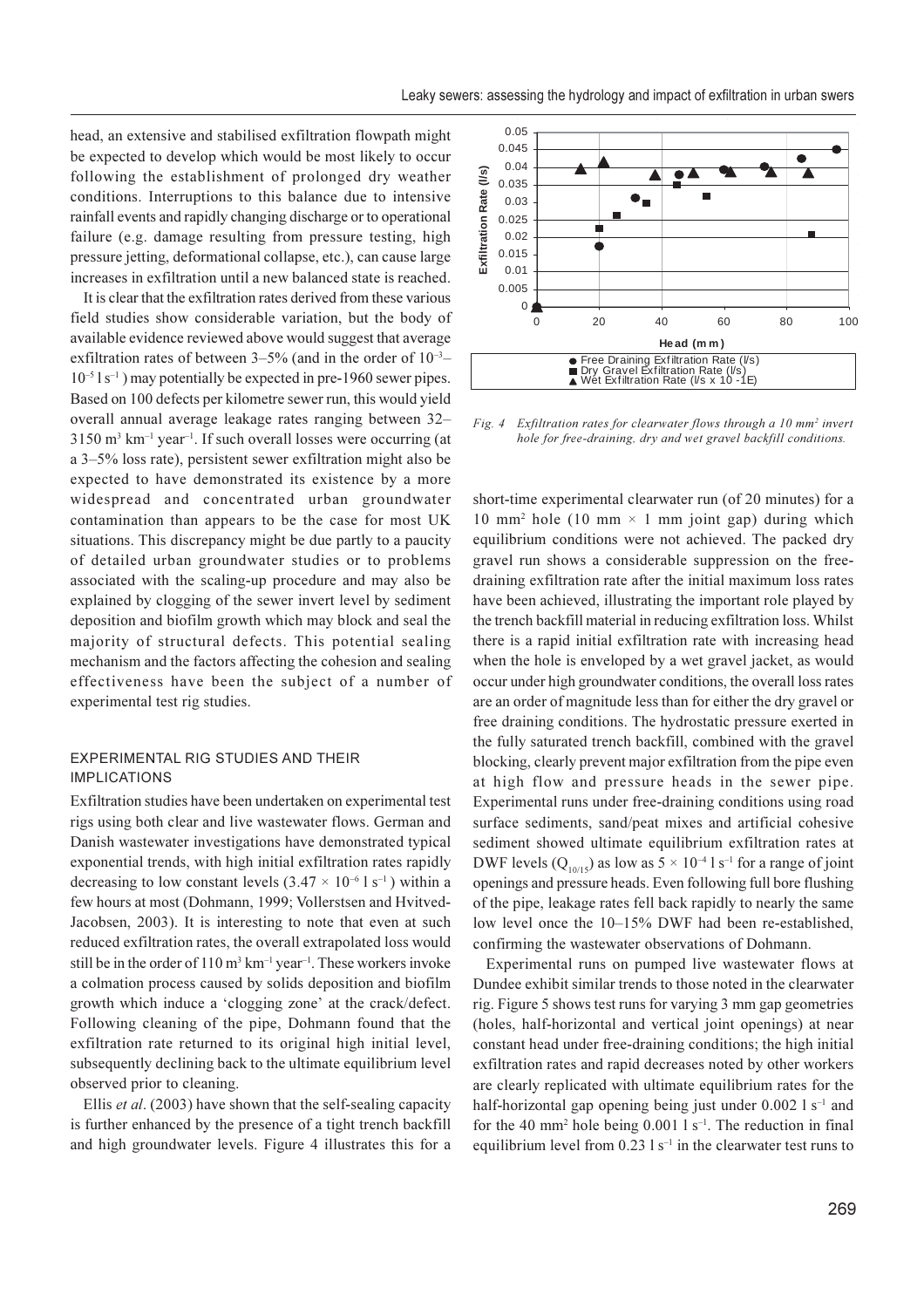

 $Fig. 5$ Comparison of exfiltration rates for varying 3 mm gap geometries and constant head  $(42 - 44$ mm) in a live wastewater test rig.

 $0.002$  l s<sup>-1</sup> in the equivalent was tewater rig tests illustrates the effect of sediment on the loss rates. A similar but lower reduction in exfiltration rate from  $0.045$  l s<sup>-1</sup> to  $0.001$  l s<sup>-1</sup> was observed for the 10 mm long hole. Figure 6 shows the exfiltration rates for varying 10 mm gap geometries and illustrates the effects obtained when the pipe is wrapped in a compacted dry gravel backfill. A similar pattern of rapid reduction, particularly for the half-round gap configurations, was observed, tending towards a final equilibrium rate of between 0.001 and 0.006  $1 s^{-1}$ .



Fig. 6 A comparison of exfiltration rates for different 10 mm gap geometries for dry gravel trench backfill conditions in a live wastewater rig

However, even assuming that sewer joints occur at intervals of 2.5 m and that 10% of joints were defective in a kilometre sewer length, the live wastewater rig outcomes for 10 mm wide defects in pipes in dry gravel surrounds would still imply ultimate overall loss rates of between  $1261-7568$  m<sup>3</sup> km<sup>-1</sup> year<sup>-1</sup>. If this is scaled-up to the 25% Grade 5 and 4 sewers of the total 64 374 km network of Thames Water, this would yield losses due to exfiltration of between 20.3M and 122M m<sup>3</sup> year<sup>-1</sup>. The higher exfiltration rate is roughly equivalent to the 1995 CIRIA reported value (i.e 3% exfiltration and 109.5M m<sup>3</sup> year<sup>-1</sup>). Further field research within the Thames Water region using lithium and bromide tracer techniques, based on the QUEST methodology developed under the EU 5th Framework APUSS programme (Rieckermann and Gujer, 2002), will be undertaken to establish the validity and accuracy of the experimental wastewater rig estimates.

Thus the live wastewater test runs confirm the additional confining effect of trench backfill on leakage loss and the scaleup for the poorer sewer grades derives realistic loss figures for the catchment level and gives some confidence in the general validity of the experimental rig approach. However, even given that such a simplified scale-up procedure might be inappropriate, the rig results still mean that that the effect of extensive in-pipe sediment and biofilm growth, combined with compacted trench backfill (and frequent high groundwater levels), collectively and substantially reduce the overall loss rates in the real sewer network. On the other hand, it is also evident that there is considerable potential for exfiltration loss at low dry weather flows in old sewers,